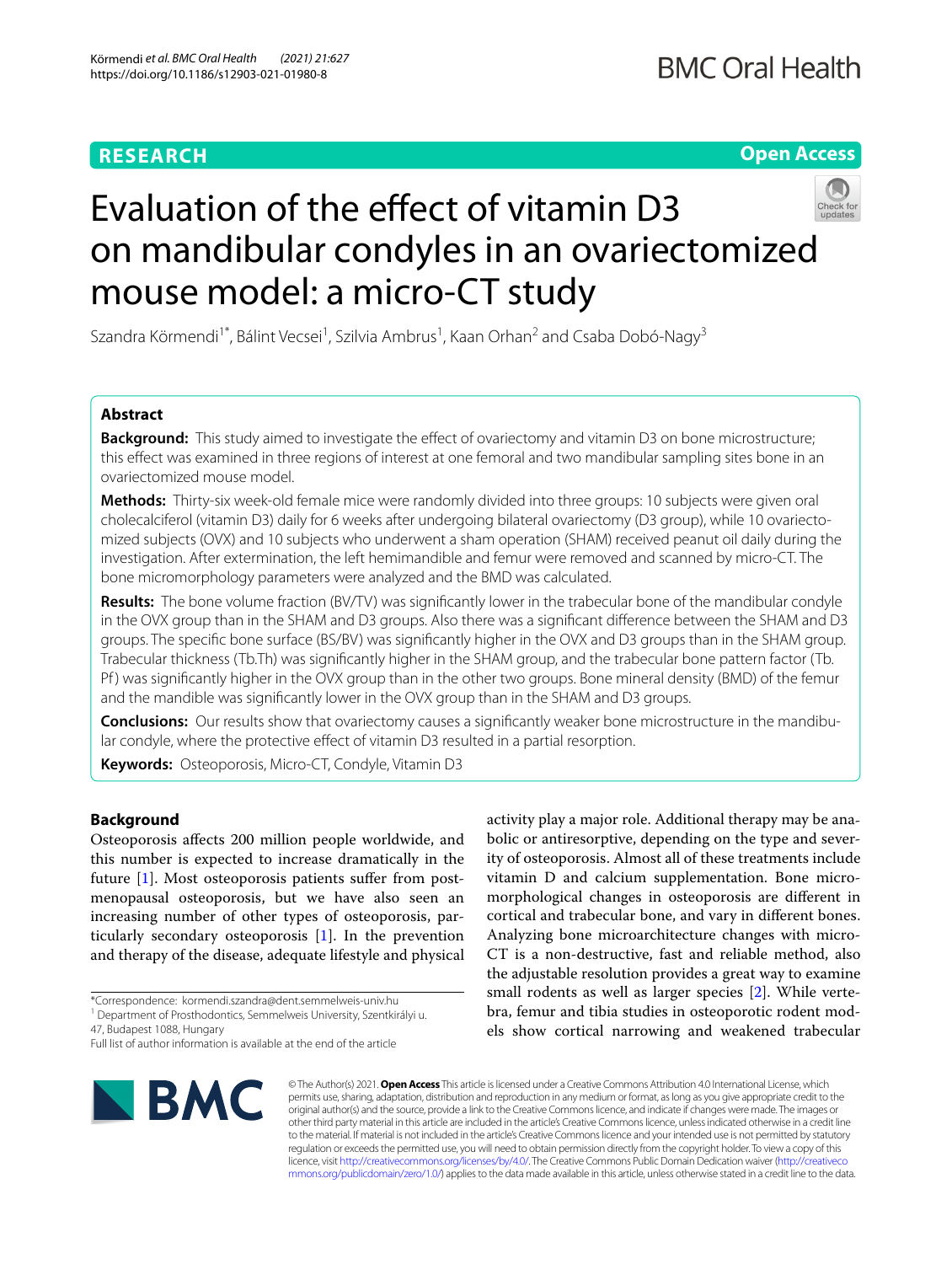structure, the results of examinations of the mandible tend to diverge [\[3](#page-6-2)]. Several authors suggest that this is partly because the regions of interest (ROIs) in the femur, vertebra and tibia are determined in a well-defned and identical place, while the ROIs in the mandible and the maxilla may vary signifcantly [\[3](#page-6-2), [4](#page-6-3)]. A frequently used mandibular sampling site is the intermolar spongiosa and—for cortical examination—the base of the mandible. In subject with osteoporosis, micromorphological changes in the jaw can signifcantly infuence the progression of periodontal disease or the success of osseointegration around an implant [[5\]](#page-6-4). Further areas of interest are the mandibular condyle and the temporomandibular joint (TMJ). According to some studies, people with osteoporosis have a higher incidence of temporomandibular dysfunction  $[6, 7]$  $[6, 7]$  $[6, 7]$  $[6, 7]$ , while, according to other studies, there is no correlation in the simultaneous occurrence of osteoporosis and temporomandibular dysfunction (TMD) [[8\]](#page-6-7). The effects of drugs used in osteoporosis therapy on the mandibular condyle and condylar cartilage are increasingly under scrutiny [\[9](#page-6-8)].

The investigation of bone microstructure changes following ovariectomy in the condyle is very important, especially when examined in conjunction with the more widely used sampling sites. There is limited literature on this matter.

This study aimed to investigate the changes in bone microstructure at two mandibular sampling sites together with femoral BMD in the ovariectomized mouse model and to examine the infuence of vitamin D3 administration on the efect of ovariectomy.

## **Methods**

Thirty-six week-old, 22 g CRL: OF1 (Charles River Laboratories) female mice were randomly divided into three equal groups: 10 subjects were given oral cholecalciferol (vitamin D3) (4 ng/day Alpha D3-TEVA 0.25 µg) daily for 6 weeks after undergoing bilateral ovariectomy (D3 group), while 10 ovariectomized subjects (OVX group) and 10 subjects after a sham operation (SHAM group) were administered peanut oil (the carrier used for vitamin D) daily for 6 weeks during the investigation. Mice in the D3 group were administered vitamin D (Alpha D3 TEVA 0.25) orally, dissolved in peanut oil, mice in the SHAM and OVX groups were administered the same amount of peanut oil only. Peanut oil was administered in all groups orally by drip at the same time each day for 6 weeks starting on the frst day after the ovariectomy or the SHAM operation. The unit amount of a standard pharmacy drop is equivalent to 0.024 g in the case of peanut oil. Administration of vitamin D3 began the day after surgery. The animals were kept in light controlled, air-conditioned rooms and allowed to eat and drink ad libitum. The diet of the mice was adjusted to include 0.025 mg cholecalciferol/kg, as recommended [ $10$ ]. The animals were sacrificed by inhalation of 100% carbon dioxide. The concentration of carbon dioxide gradually increased with a displacement rate equivalent to 20% chamber volume per minute for 3 min. The Animal Experimentation Ethics Committee of Semmelweis University approved the care and experimental protocol of this study (22.1/2756/003/2007). After extermination, the left hemimandible and left femur were removed and stored in phosphate-buffered saline, containing 0.02% sodium azide at 4 °C. Scanning was performed on Skyscan 1172 (Bruker, Kontich, Belgium). The scanning protocol was set at X-ray energy, with settings of 50 kV and 198  $\mu$ A, and the voxel size was 5.02  $\mu$ m for the examination of the femur. The settings for the mandible base were 70 kV, 114  $\mu$ A and 7.1  $\mu$ m; the settings for the condyle were 60 kV, 156  $\mu$ A and 3.9  $\mu$ m. In all cases, there was a 0.5 mm Al-flter and a rotation degree of 0.5. On the femur, the starting slice of the ROI was at a distance of 50 slices (0.225 mm) from the growth plate at the distal epiphysis, in the direction of the diaphysis. From here, BMD was measured through 400 slices (1.807 mm). In the mandibular samples, the area between the roots of the frst molar tooth was marked for BMD examination of the mandibular spongiosa. In the investigation of the condyle, the ROI was established by selecting all the trabecular bone in the mandibular condyle. When determining BMD, Bruker-MicroCT BMD calibration phantoms were used, with calcium hydroxyapatite (CaHA) concentrations of 0.25 and 0.75  $g/cm<sup>3</sup>$ . In line with the Bruker-MicroCT recommendation, we chose a pair of 2 mm diameter rods. Following the density range calibration to air and water the following equation was used in the BMD calculation:

$$
BMD = \frac{124,961805 - HUI}{4912,70746} \left(\frac{\text{g}}{\text{cm}^3}\right)
$$

It was important to use all the decimal places to optimize the accuracy of the calibration.

Reconstruction was performed with the NRECON (Skyscan, Bruker) software, and analyses of the microarchitecture of the mandible and the femur were implemented with CT Analyser 1.7.0.0. (Skyscan, Bruker) software. The global manual threshold technique was applied during segmentation. The lower threshold was 102 and the upper was 255. Bone volume fraction (BV/ TV), specifc bone surface (BS/BV), trabecular thickness (Tb.T), trabecular bone pattern factor (Tb.Pf) and bone mineral density (BMD) values were determined in the samples. A decrease in BV/TV indicated a decrease in bone tissue in the sample, as did a decrease in Tb.Th, which indicates a thinning of the trabeculae.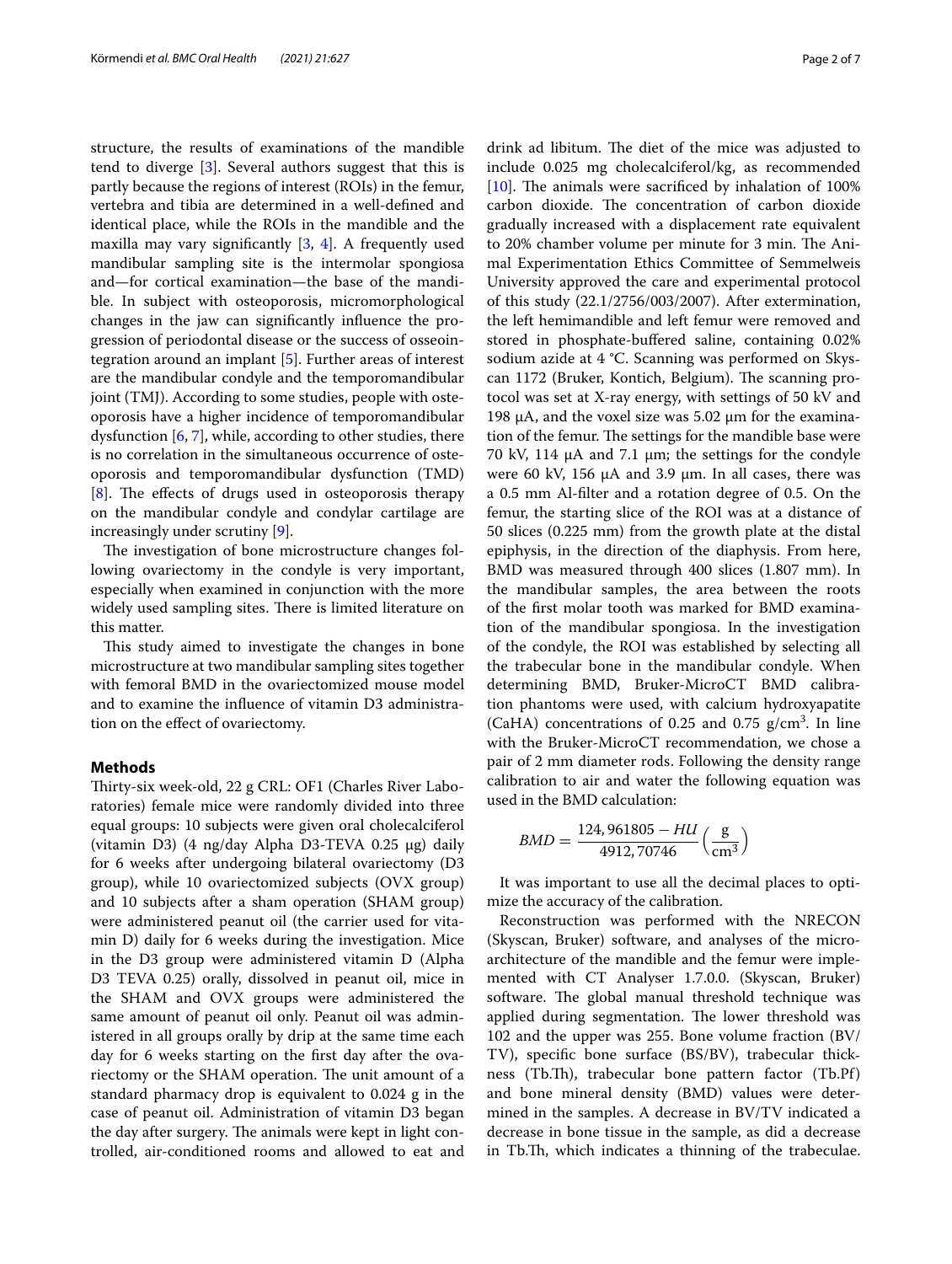An increasing BS/BV value could be observed when resorption in bone tissue was predominated. The Tb.Pf value was calculated and not measured; it increased as the number of connections between the trabeculae decreased, signalling a weaker microstructure or diferent microarchitecture [\[11](#page-6-10)]. Tb.Pf is a counted value by comparing the 2-dimensional area (A) and perimeter (P) or the 3-dimensional volume and surface of a binarized object before (A1 and P1) and after (A2 and P2) dilation of an image. The formula for calculation of Tb.Pf used by the CT Analyser 1.7.0.0. software (Skyscan, Bruker): Tb.PF=(P1-P2)/(A1-A2).

Statistical analysis was performed using SPSS 24.0 software (SPSS, Chicago, IL, USA). The Kruskal–Wallis test was applied with significance set at  $p < 0.05$ , and then a Dunn post hoc test was used.

## **Results**

In the mandible, the BV/TV was signifcantly lower in the trabecular bone of the condyle in the OVX group  $(44.93\% \pm 4.09)$  than in the SHAM  $(57.61\% \pm 4.5)$  and D3  $(51.47\% \pm 5.01)$  groups; also there was a significant diference between the SHAM and D3 groups. The bone BS/BV was significantly higher in the OVX group  $(0.125 \text{ mm}^{-1} \pm 0.015)$  and in the D3 group  $(0.109 \text{ mm}^{-1} \pm 0.016)$  than in the SHAM group  $(0.088$  mm<sup>-1</sup> $\pm$ 0.012) (Fig. [1](#page-2-0)).

Tb.Th values were significantly higher in the SHAM group (42.8  $\mu$ m $\pm$ 3.1) than in the OVX



<span id="page-2-1"></span><span id="page-2-0"></span>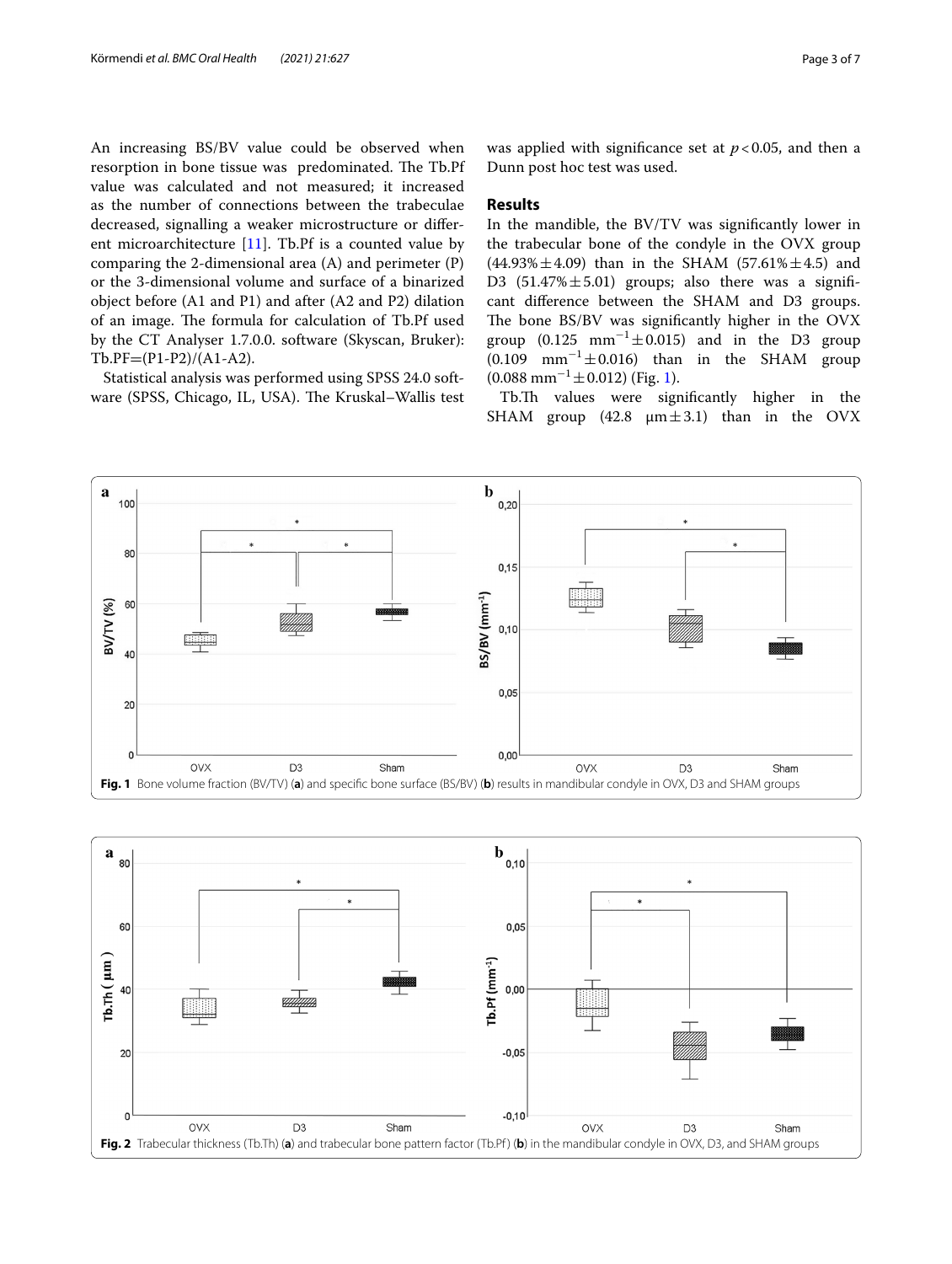$(34.42 \mu m \pm 4.9)$  and D3  $(36.23 \mu m \pm 3.1)$  groups. The Tb.Pf values were signifcantly higher in the OVX group  $(-0.01 \text{ mm}^{-1} \pm 0.003)$  than in the SHAM  $(-0.039$  mm<sup>-1</sup>±0.01) and D3  $(-0.043$  mm<sup>-1</sup>±0.01) groups (Fig. [2](#page-2-1)).

BMD values observed during the examination of the femur were signifcantly lower in the OVX group (0.14 g/  $\text{cm}^3 \pm 0.02$ ) than in the SHAM (0.25 g/cm<sup>3</sup> $\pm$ 0.05) and D3 (0.18  $g/cm^3 \pm 0.03$ ) groups. The results of the BMD examination of the mandible also showed signifcant differences: the values in the OVX group (0.5 g/cm<sup>3</sup> $\pm$ 0.07) were also lower here than in the SHAM (0.69 g/  $\text{cm}^3 \pm 0.08$ ) and D3 (0.64 g/cm<sup>3</sup> $\pm$ 0.07) groups (Fig. [3\)](#page-3-0).

## **Discussion**

For the micro-CT examination of long bones such as the femur or tibia, the use of a well-defned and large-volume ROI is possible [[3](#page-6-2)]. In contrast, the mandibular condyle needs to be examined with a small volume ROI. Therefore, in the case of bone microarchitecture and especially BMD calculations, femur data can also be used as a control in case other examination sites are applied in the model as well.

The micromorphological parameters measured in our previous research are in line with the BMD results obtained for the femur in this study [\[12](#page-6-11)]. Signifcantly lower BV/TV and Tb.Th values were obtained in the OVX group compared to the SHAM group, and signifcantly higher Tb.Pf values were found in the OVX group compared to the SHAM group, under the same test conditions and at the same ROI site. These results suggest that ovariectomy leads to a signifcantly reduced bone structure. However, the D3 group did not difer signifcantly from the SHAM group, and the advantage

of vitamin D3 is that there was no signifcant microarchitecture damage [\[12\]](#page-6-11).

The BMD values of the mandibular spongiosa are similarly supported by the micromorphological analysis of our previous study [[12](#page-6-11)]. With the same test conditions and the same ROI, the OVX group had significantly lower BV/TV and Tb.Th values than in the SHAM and D3 groups, also BS/BV values were higher in the OVX group than in the SHAM group. These results show that microstructure changes afect the mandible, and the protective efect of vitamin D3 was also present [[12](#page-6-11)].

The analysis of the mandibular condyle data indicated that BV/TV values were signifcantly lower and BS/BV values were signifcantly higher in the OVX group than in the SHAM group, so a weaker structure in this bone was also caused by ovariectomy. The differences in BV/TV and BS/BV parameters between the D3 group and the SHAM group, may indicate that the protective efect of D3 on bone structure is not completely expressed in this area. The significant increase in Tb.Pf in the OVX group compared to the SHAM group shows a decreased number of connections between the trabeculae, which is a sign of a signifcant weakening of the microarchitecture. In accordance with non-linear pattern formation (NPF), resorptions and formations in the bone cause a dynamic change in the microstructure with a non-linear pattern, so quantitative changes in some morphological data do not necessarily refect the real architecture of bone  $[13]$  $[13]$ . Based on the NPF concept, micromorphological analysis is particularly difficult for small volume samples, and special attention should be given to the selection of parameters [\[13](#page-6-12)] (Fig. [4\)](#page-4-0).

<span id="page-3-0"></span>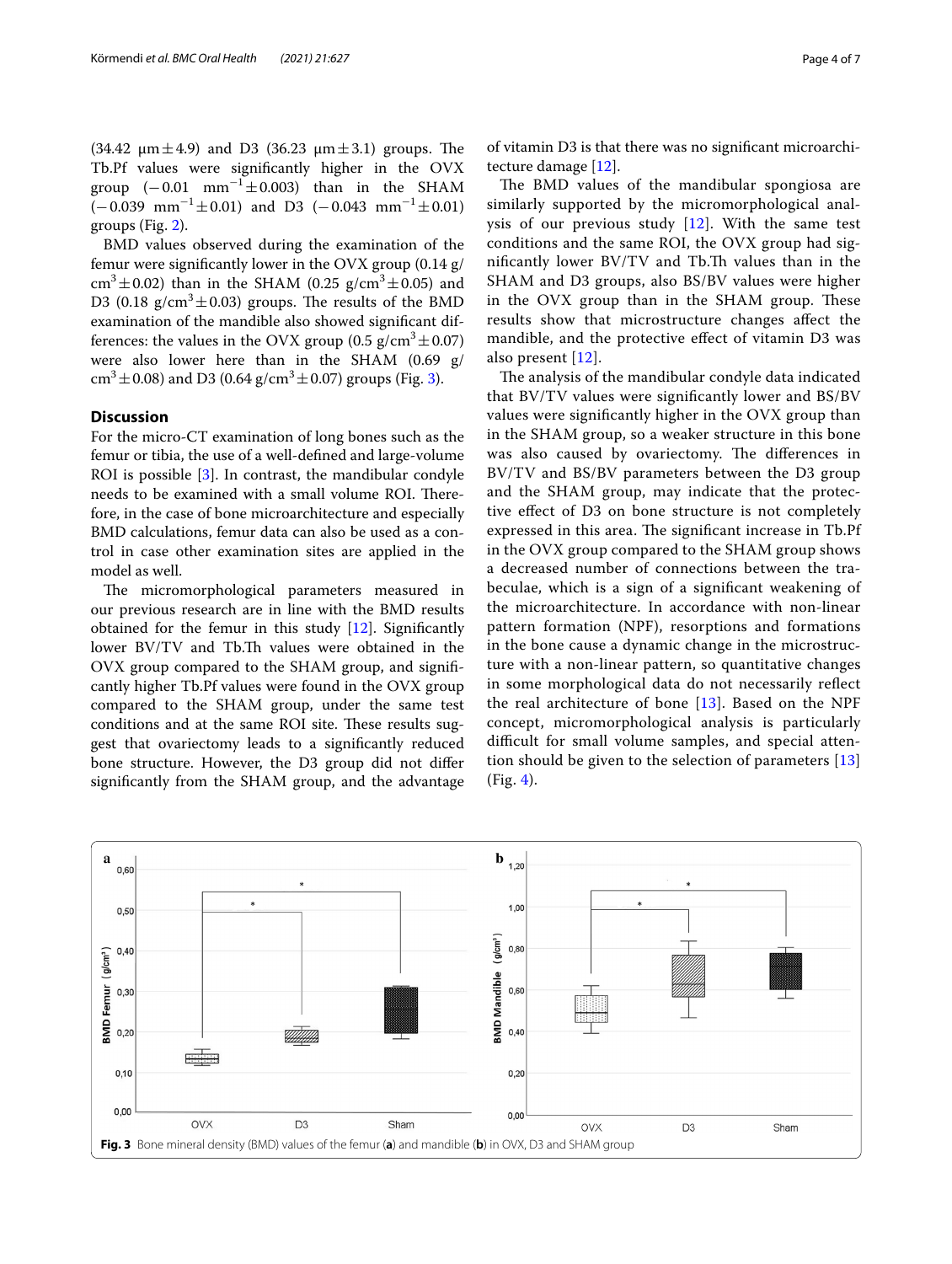

<span id="page-4-0"></span>Knowing the efect of osteoporosis or its treatment is important for practitioners for many reasons. Areas of particular interest are the alveolar bone and TMJ. As early as 1995, Klemetti et al. suggested that patients with osteoporosis may have an increased incidence of craniomandibular dysfunction (CMD) [[14](#page-6-13)]. Some studies suggest that not only the microstructure of the jaws but also the condylar cartilage may be afected by decreased oestrogen levels in patients with postmenopausal osteoporosis and possibly by the use of bisphosphonate in osteoporosis therapy [[9,](#page-6-8) [15\]](#page-6-14).

Studies published two decades earlier showed that ovariectomy resulted in signifcant minor changes in the mandibular condyle  $[16, 17]$  $[16, 17]$  $[16, 17]$  $[16, 17]$  $[16, 17]$  or the alveolar process of the mandible [\[18](#page-6-17)] compared to long bones. According to some osteoporosis studies, attenuation of the trabecular structure of long bones could not be detected in the alveolar or interradicular areas of the mandible. This discrepancy is often interpreted to be the result of mechanical stimuli stemming from the constant occlusal load of the teeth. Nevertheless, infammation with an endodontal or periodontal origin can cause increased bone loss unrelated to osteoporosis  $[4]$  $[4]$ . This also makes it difficult to select an ROI in jaw bones due to the small size and complex geometry. Some research also shows that the area selection of the ROI can lead to considerable measurement diferences, not only in the mandible. In the case of the vertebra, ROI selection can also have an important efect on the BMD and microstructural changes depending on the craniocaudal dimension [[19\]](#page-6-18). Studies also confrm that normal (hard) consistency food, also used in this study, may signifcantly limit the negative efects of oestrogen defciency on the alveolar bone structure of the mandible in a rat model [\[20](#page-6-19)].

In more recent studies, using more sophisticated software, in the alveolar trabecular bone of the mandible and in the condyle, which is similar to the femur, signifcantly weaker bone structure was present after ovariectomy  $[21-23]$  $[21-23]$  $[21-23]$  $[21-23]$  $[21-23]$ . This was also shown in our study. In their research, Liu et al. compared micromorphological data from diferent sampling sites of the mandible and the tibia in an ovariectomized mouse model. They found that the data of the tibia strongly correlated with the data of the spongiosa between the roots of the frst molar, while values around the second and third molars were not correlated with this data  $[21]$  $[21]$ . This result infuenced our choice of the sampling area.

Another study also examined the microarchitecture of bone tissue around the frst molar of the mandible and the tibia in an ovariectomized rat model, and there was a signifcant correlation among BS/BV, Tb.T and Tb.Sp values [[23](#page-6-21)]. Yang et al. found a signifcant positive correlation in an ovariectomized rat model between Tb.Sp and SMI parameters when comparing microstructural data of the mandible and the tibia [[24](#page-6-22)].

Kosugi et al. compared the micromorphological changes in the femur and condyle, and they found signifcant microarchitectural damage in subjects with osteoporosis [[25\]](#page-6-23), which is congruent with our fndings.

In an ovariectomized mouse model, Hao et al. found a signifcant reduction in BMD only in long bones, and the micromorphological values refected weaker bone; however the BMD of the mandible did not follow the micromorphological parameters of this area [[22\]](#page-6-24). In the study of Liu H et al., the BMD values showed no correlation between the mandible and the tibia [[21\]](#page-6-20). We found contradictory results, e.g. mandibular BMD followed the changes of micromorphological values. The diference between the results of previous studies and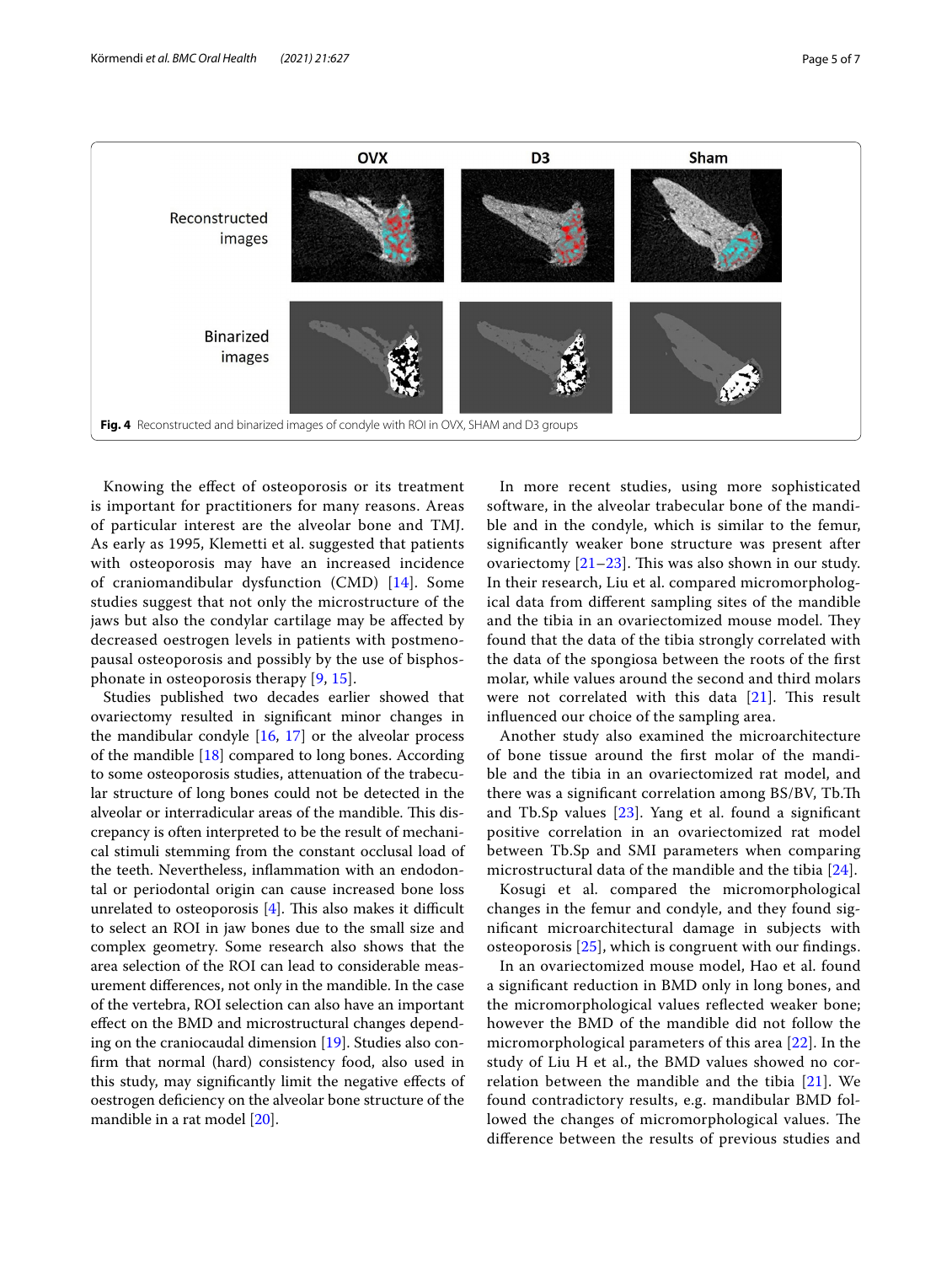those of our studies could be due to our use of preliminary calibration of BMD [\[21\]](#page-6-20) and the references used for calibration  $[22]$ . The geometry of the rod phantoms used for BMD calibration is also important since there is an exponential relation with their diameter.

Changes in BMD in the femur and the mandible were also studied by Hao's research group, and signifcant reductions were found in both areas in the OVX group compared to the SHAM group [[26](#page-6-25)]. Our results also support this outcome.

Liu et al. used an ovariectomized rat model to compare the micromorphological characteristics by time in several bones. Their results showed that long bones, lumbar vertebra and ilium had a similar trend of bone loss after ovariectomy, although the authors found the highest bone loss in the femur and tibia, while the spine seemed to be the least sensitive during the 36-week examination. Micromorphological data (Tb.Sp, Tb.Th, and BV/ TV) also showed that while data from the femur and tibia were signifcantly diferent between the groups at 2–4 weeks, in the case of the mandible and maxilla, the greatest diference was observed at weeks 24 and 36, and the mandible showed a greater response than the maxilla in the OVX group [\[27](#page-6-26)]. Mouse studies showed a similar temporal relationship [[28\]](#page-6-27); therefore in our study, we followed the experimental period of previous studies.

Lee et al.'s systematic review and meta-analysis yielded the following results: in the OVX group, BV/TV, Tb.T and BMD values in the selected ROI in the mandible displayed bone loss consistent with osteoporosis compared to the control group. Tb.Sp values increased in the OVX group. However, Tb.N values showed no indication of osteoporosis. Meta-regression analysis indicated that a longer (exposure) time after ovariectomy leads to greater changes in BMD. According to the authors, the heterogeneity of the data is mainly due to the diferent lengths of the post-procedure period in the OVX group and the diferent ROIs evaluated [[3](#page-6-2)].

Our micromorphological data of the condyle suggest that a partial resorption is present in the D3 group, but this is far from the same as in the  $O<sub>YX</sub>$  group. There is no signifcant diference between the OVX and D3 groups for BS/BV and Tb.Th values. BS/BV values show that the bone surface became more eroded and the trabeculae thinned. It is at the crosslinks that trabecular resorption was the least observed (based on Tb.Pf values). This pattern of change is biomechanically advantageous.

It needs to be explained why vitamin D3 has only a partial protective efect in the area of the condyle, in contrast to the long tubular bones or the interradicular areas of the mandible, even though vitamin D3 was administered from zero day of the experiment. The reason why partial protective efect of vitamin D3 on the mandibular condyle was only observed in the present study requires further clarifcation. We do not believe that increasing the dose of vitamin D3 would result in a protective response in this area, as the administration of vitamin D3 was based on supplementary therapeutic doses. During the development of condyles, endochondral ossifcation occurs, while in the rest of the mandible, the ossification is intramembranous [[29](#page-6-28)]. Perhaps this also plays a role in the diferent treatment responses in this area in addition to the completely unique mechanical load of the condyles. This can be explained by the slower bone remodeling rate com-pared to other areas of the mandible [[30](#page-6-29)]. Additional research is suggested at the molecular level, investigating the number of vitamin D receptors (VDRs) in the bone tissue of the condyle, which may be diferent from other areas of the mandible. This idea might support an observation where the VDR gene is associated with mandibular retrognathism [[31\]](#page-6-30). However, there is no information available in the literature on the suggested diference in vitamin D receptor expression in this area. Further research is required to provide an explanation of this phenomenon.

## **Conclusion**

Our results show that ovariectomy causes a signifcantly weaker bone microstructure in the mouse mandibular condyle, where the protective efect of vitamin D3 resulted in a partial resorption. In the condyle vitamin D3 modulates the process of bone resorption, but similar protective efect than in long bones is not observed.

#### **Abbreviations**

ROI: Region of interest; TMJ: Temporomandibular joint; BMD: Bone mineral density; TMD: Temporomandibular dysfunction; CaHA: Calcium hydroxyapa‑ tite; HU: Hounsfeld unit; BV/TV: Bone volume fraction; BS/BV: Specifc bone surface; Tb.Th: Trabecular thickness; Tb.Pf: Trabecular bone pattern factor; Tb.N: Trabecular number; Tb.Sp: Trabecular spacing; CMD: Craniomandibular dysfunction; VDR: Vitamin D3 receptor; NPF: Non-linear pattern formation.

#### **Acknowledgements**

Not applicable.

#### **Authors' contributions**

SZK and BV performed the operation of the animals and the scanning of the bones. SZK and CSDN analyzed the data. SZK, SZA, KO and CSDN were major contributors in writing the manuscript. All authors read and approved the fnal manuscript.

## **Funding**

Not applicable.

#### **Availability of data and materials**

The datasets used during the current study are available from the corresponding author on reasonable request.